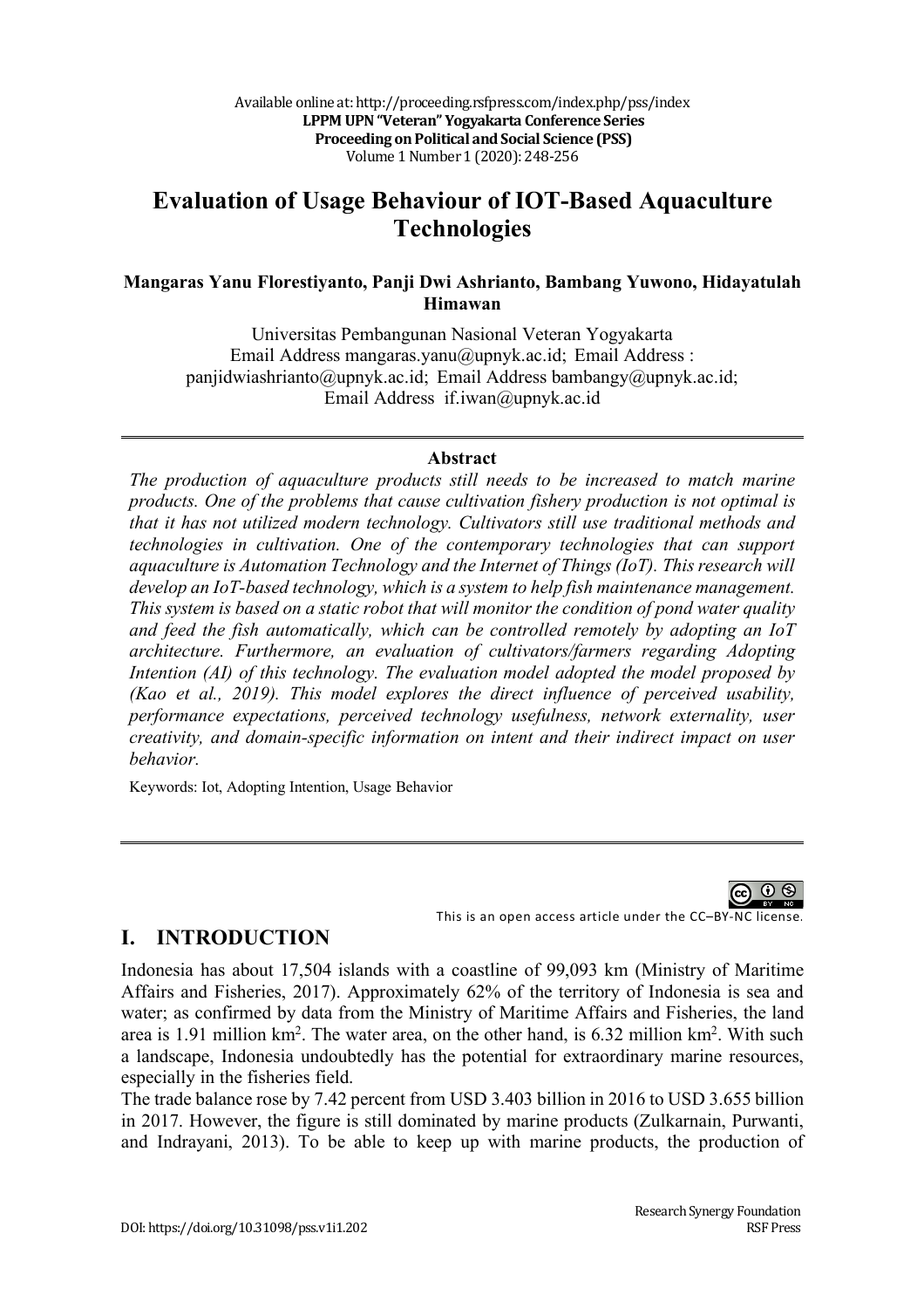cultivated products also needs to be increased. One of the barriers that prevent the development of aquaculture from being optimal is that it has not used modern technology. Cultivators also use conventional cultivation methods and technologies (CST, Djunaidah, and Sinaga, 2019; Ichtifa, Wiryati, and Anas, 2019). Automation Technology and the Internet of Things ( IoT) (Ma and Ding, 2018; Niswar *et al.*, 2018; Hsu *et al.*, 2019; Lafont *et al.*, 2019) are among the latest technologies that can support aquaculture.

IoT technology itself has grown rapidly and is evolving very quickly (Mohamad Noor and Hassan, 2019) in different fields. IoT is a philosophy that seeks to maximize the advantages of ever-connected Internet connectivity. As for its features, such as data sharing, remote control, and so on, including real-world objects. For example, food, electronics, collectibles, any equipment, even living objects that are all linked to local and global networks via embedded sensors and always on.

Farming fish needs routine maintenance to remain safe and increase its yield. This regular maintenance can be assisted by the use of IoT and automation technologies. Technology has a significant impact, both directly and indirectly, on human routines. Given the limited use of modern technology, in particular IoT in aquaculture, this research will improve IoT-based technology, which is a device to help manage fish farming. This device will track the quality of the water in the pond and feed the fish automatically, which can be remotely controlled by the IoT architecture. In addition, the assessment of cultivators/cultivators related to the Adopting Intention (AI) of this technology, namely the willingness of cultivators/cultivators to embrace and use the device for the maintenance of fish.

# **II. LITERATURE REVIEW**

In today's completely integrated age, IoT affects people's everyday lives because of improved comfort and productivity in carrying out activities and tasks. Therefore, developing an IoT-based framework and understanding the factors that affect user intentions and actions when implementing and using IoT is a fascinating and important question. Many studies have already been performed on the use of IoT in aquaculture (Africa *et al.*, 2017; Raju and Varma, 2017; Abinaya, Ishwarya, and Maheswari, 2019; Budiman, Rivai and Nugroho, 2019).There have also been several user behavior studies in the adoption and usage of IoT-based technology, as was done by (Elsaadany and Soliman, 2017). Elsaadany and Soliman carried out an awareness assessment in the implementation of IoT in the educational environment, and the results of his research concluded that the level of awareness in the academic environment was significant in the application of IoT-based technology. IoT is believed to be able to aid in different aspects of life.

Hsu and Lin in (Hsu and Lin, 2016), conducted an empiric analysis of the customer acceptance of IoT services, in which they argued that consumers are interested in the advantages of using IoT services, and IoT service providers must highlight those advantages and the importance of using their services. In addition, IoT service providers must understand the importance of compatibility and ensure that their offerings are consistent with consumer values and lifestyles.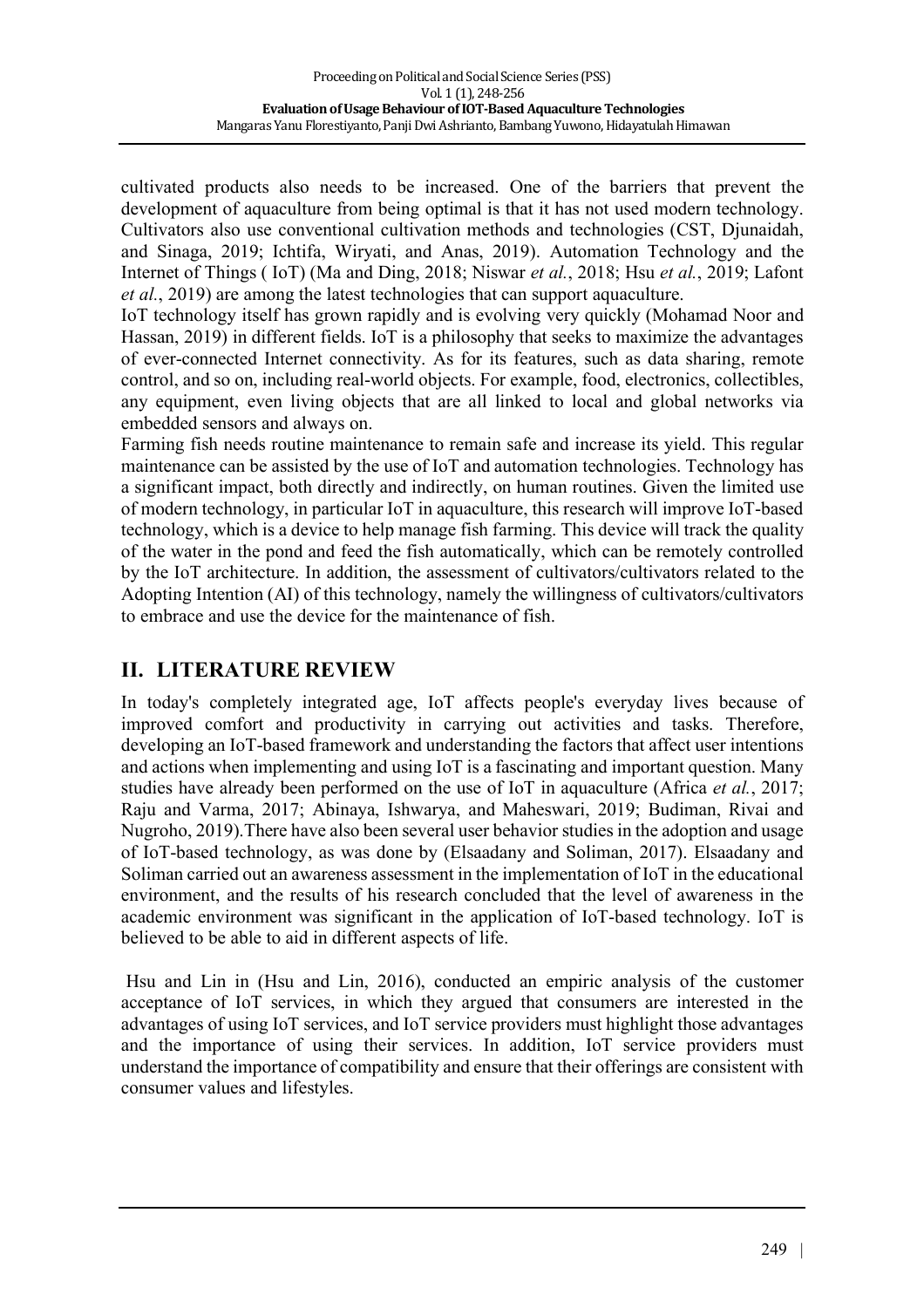One of the studies that evaluated agriculture was carried out by (Mwangi and Kariuki, 2015), which resulted in recommendations to increase the acceptance of technology by farmers, and it is necessary for policymakers and the latest technology providers to understand the needs of farmers and their desire to accept technology to make this happen.IoT studies to support aquaculture are relatively uniform. These studies are oriented towards water quality monitoring. In this research, the development of IoT is not only for monitoring water quality but also includes automatic feeding management according to a predetermined schedule. When the system has been successfully developed, the next challenge is the willingness of aquaculture cultivators/farmers to take advantage of this technology.

## **III. RESEARCH METHODOLOGY**

The research method used is a qualitative method of facilitating quantitative (Bryman, 2016). A qualitative approach is needed in the development of an IoT-based fish farming management system, from a qualitative approach to a quantitative approach to measure the readiness of aquaculture cultivators/farmers in adopting IoT-based fish farming management system technology. Measuring behavior in adopting IoT-based technology is based on a model that has been proposed by (Kao, Nawata, and Huang, 2019). Kao et al. developed a new model to evaluate user intentions in adopting IoT-based fitness tracking gadget technology. The model developed is an integration model of TRA, TPB, TAM, DOI, TRI, and UTAUT with TAM as the basic model. The model proposed in this study to measure the level of adoption intention is as follows.



Figure 1 The evaluation model and hypotheses

### **III.1. Sample**

A web-based questionnaire survey was conducted in Yogyakarta, Indonesia, to test the assumptions. In order to gather information from the respondents, participants will be recruited over a period of one month via Facebook and WhatsApp, and Telegram messages with a wide range and tolerance to such data collection marketing campaigns. The letter described the intent of the proposed investigation included a web link to the form of the research study. The questionnaire contained reminders to ensure that all research questions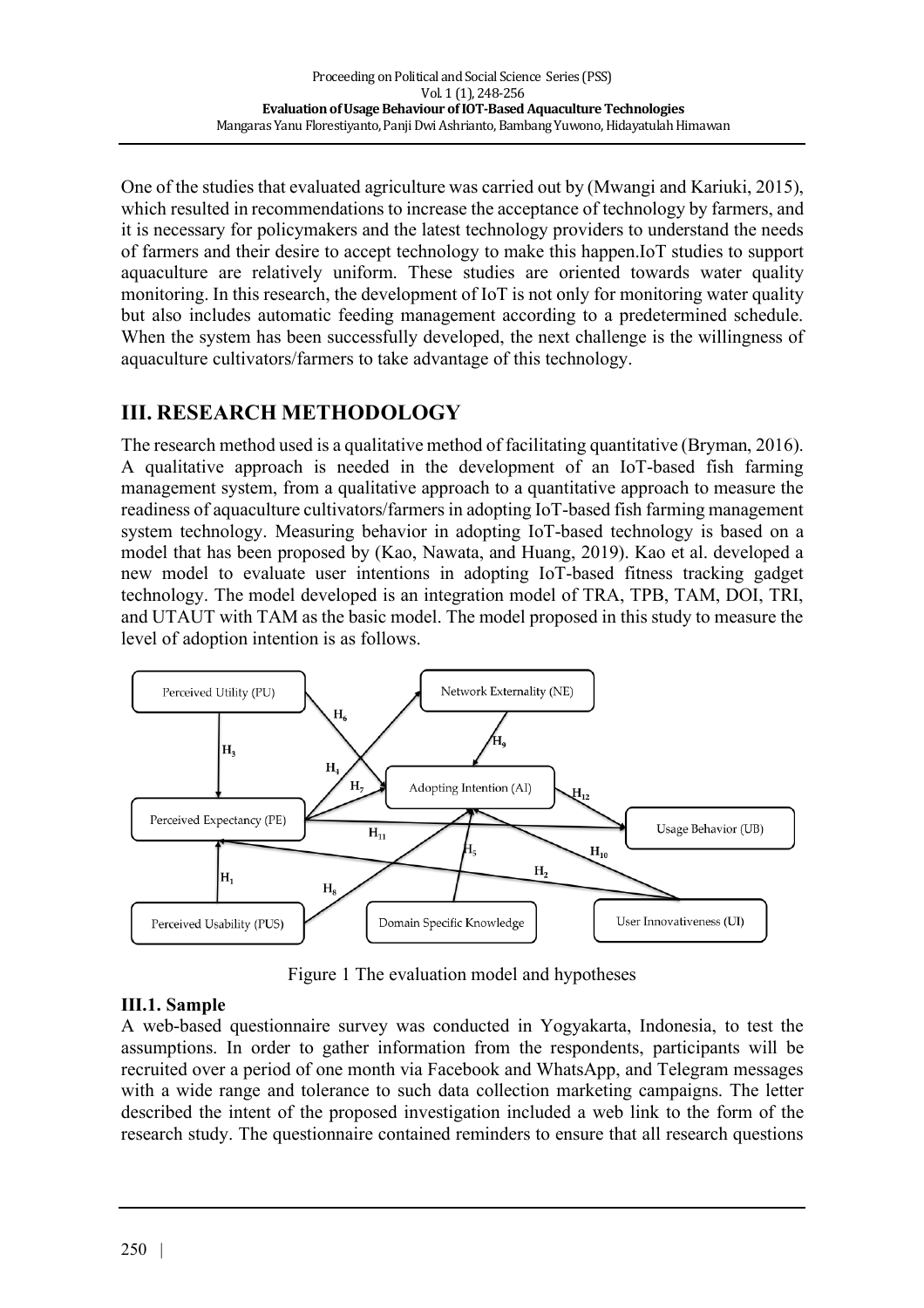were answered by the participants, minimizing the level of inaccurate submissions. Preventing repetitive answers, redundant e-mail accounts, and IP addresses have been removed. The survey questionnaire offered 68 available answers. All the respondents were male. The proportion of participants (56%) were between the ages of 20 and 29.

#### **III.2. Measurement Development**

The research study used questionnaires: the demographic information and the construction of the objects. Assessments adapted from previous research with alteration to suit the context in this study have been used to create scales for the measurement of constructs. Each item was evaluated on a five-point Likert scale, varying from "strongly disagreed" (1) to "strongly agreeable" (5).

### **IV. FINDING AND DISCUSSION**

#### **IV.1. Descriptive Statistics**

Table 1 offers descriptive statistics. On average, the participants responded directly to the study constructs (most levels surpassed 3).

Table 1.Descriptive statistics (means and standard deviation)

| $n = 68$                     | Mean  | <b>Standard Deviation</b> |
|------------------------------|-------|---------------------------|
| Perceived usability          | 4.235 | 0.565                     |
| Performance expectancy       | 4.314 | 0.494                     |
| Perceived technology utility | 4.137 | 0.478                     |
| Network externality          | 4.230 | 0.501                     |
| User innovativeness          | 4.049 | 0.433                     |
| Domain-specific knowledge    | 4.029 | 0.522                     |
| Adopting intention           | 4.039 | 0.439                     |
| Usage behavior               | 3.711 | 0.633                     |

#### **IV.2. Measurement Model**

After Hair et al. (Hair *et al.*, 2017), we tested the reliability of the measuring instruments through testing its loading factors, Cronbach's alpha, and composite reliability (CR) in the convergent validity. As shown in Table 2, the loading of all instruments was higher than 0.7 and was significant. In the same period, Cronbach's alpha and CR were more than 0,701, at or above the suggested minimum of 0,70 based on (Hair *et al.*, 2017), proving the reliability of the measuring instruments and designs. Also, as shown in Table 2, we assessed the converging validity of the model using the derived average variance (AVE) because most AVE values were more than the specified amount of 0.5, indicating the converging validity of the constructs.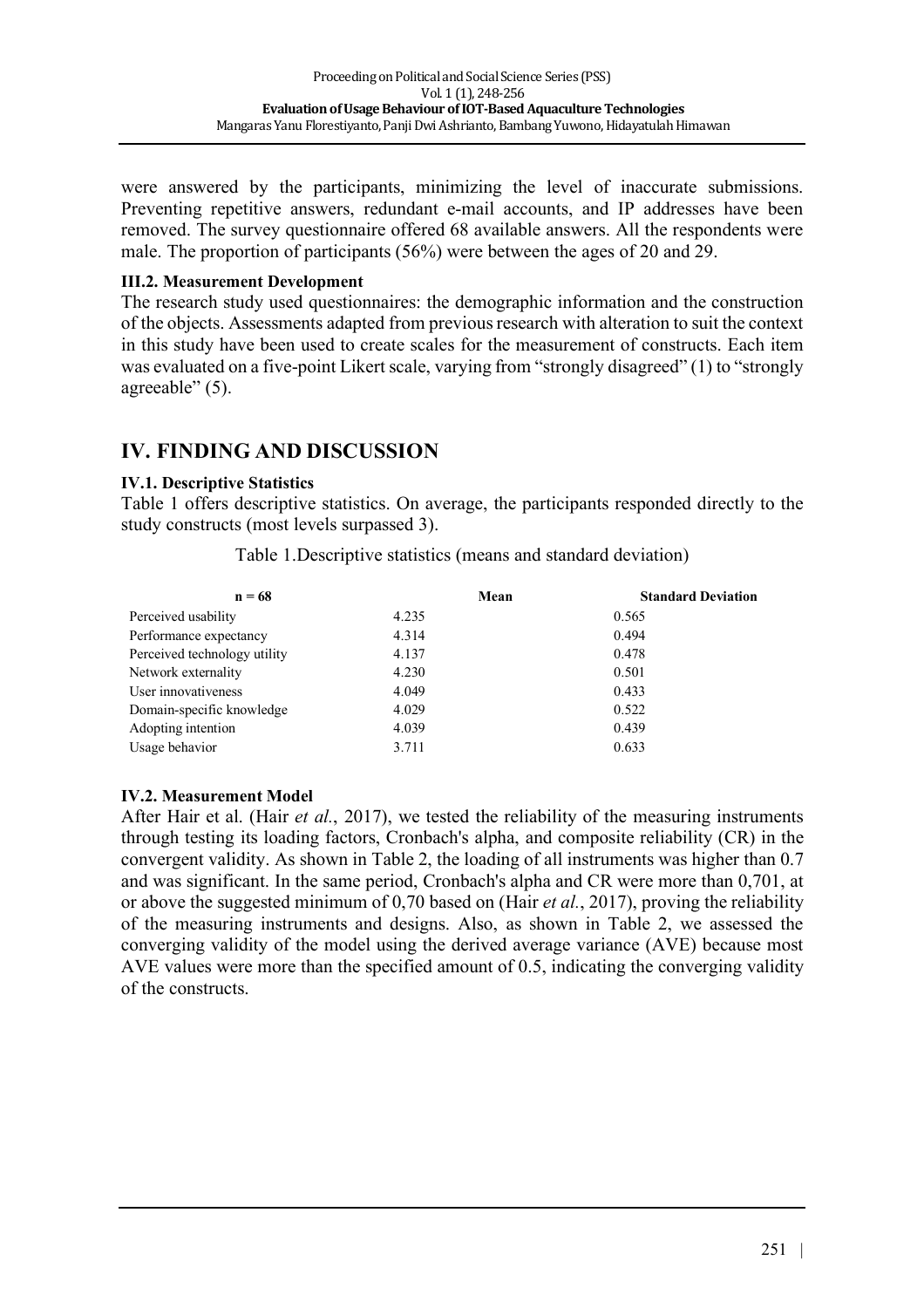| Table 2. Outer Model Results |         |                     |                                 |            |  |  |  |  |
|------------------------------|---------|---------------------|---------------------------------|------------|--|--|--|--|
| Construct                    | Loading | Cronbach's<br>Alpha | Composite<br><b>Reliability</b> | <b>AVE</b> |  |  |  |  |
| Adopting intention           |         | 0.933               | 0.968                           | 0.937      |  |  |  |  |
| AI2                          | 0.964   |                     |                                 |            |  |  |  |  |
| AI3                          | 0.972   |                     |                                 |            |  |  |  |  |
| Domain-specific knowledge    |         | 0.806               | 0.911                           | 0.836      |  |  |  |  |
| DSK1                         | 0.894   |                     |                                 |            |  |  |  |  |
| DSK <sub>2</sub>             | 0.934   |                     |                                 |            |  |  |  |  |
| Network externality          |         | 0.704               | 0.828                           | 0.616      |  |  |  |  |
| NE1                          | 0.831   |                     |                                 |            |  |  |  |  |
| NE <sub>2</sub>              | 0.714   |                     |                                 |            |  |  |  |  |
| NE3                          | 0.805   |                     |                                 |            |  |  |  |  |
| Performance expectancy       |         | 0.897               | 0.936                           | 0.831      |  |  |  |  |
| PE1                          | 0.927   |                     |                                 |            |  |  |  |  |
| PE <sub>2</sub>              | 0.948   |                     |                                 |            |  |  |  |  |
| PE3                          | 0.858   |                     |                                 |            |  |  |  |  |
| Perceived technology utility |         | 0.701               | 0.833                           | 0.626      |  |  |  |  |
| PU1                          | 0.890   |                     |                                 |            |  |  |  |  |
| PU <sub>2</sub>              | 0.747   |                     |                                 |            |  |  |  |  |
| PU3                          | 0.726   |                     |                                 |            |  |  |  |  |
| Perceived usability          |         | 0.829               | 0.899                           | 0.748      |  |  |  |  |
| PUS1                         | 0.931   |                     |                                 |            |  |  |  |  |
| PUS <sub>2</sub>             | 0.861   |                     |                                 |            |  |  |  |  |
| PUS3                         | 0.797   |                     |                                 |            |  |  |  |  |
| Usage behavior               |         | 0.752               | 0.849                           | 0.654      |  |  |  |  |
| UB1                          | 0.768   |                     |                                 |            |  |  |  |  |
| UB2                          | 0.927   |                     |                                 |            |  |  |  |  |
| UB3                          | 0.717   |                     |                                 |            |  |  |  |  |
| User innovativeness          |         | 0.843               | 0.925                           | 0.860      |  |  |  |  |
| U11                          | 0.955   |                     |                                 |            |  |  |  |  |
| UI2                          | 0.900   |                     |                                 |            |  |  |  |  |

Finally, the discriminant validity was tested based on the Fornell-Larcker criteria (Table 3) where the square roots of the AVE were more generous than the critical correlations, thereby confirming discriminant validity (Hair *et al.*, 2017).

| Table 3. Fornell-Larcker Criterion |       |            |       |       |       |            |           |    |
|------------------------------------|-------|------------|-------|-------|-------|------------|-----------|----|
| Construct                          | AI    | <b>DSK</b> | NE    | PE    | PU    | <b>PUS</b> | <b>UB</b> | UI |
| Adopting intention (AI)            | 0.968 |            |       |       |       |            |           |    |
| Domain-specific knowledge (DSK)    | 0.863 | 0.914      |       |       |       |            |           |    |
| Network externality (NE)           | 0.562 | 0.557      | 0.785 |       |       |            |           |    |
| Performance expectancy (PE)        | 0.450 | 0.419      | 0.545 | 0.912 |       |            |           |    |
| Perceived technology utility (PU)  | 0.302 | 0.376      | 0.431 | 0.786 | 0.791 |            |           |    |
| Perceived usability (PUS)          | 0.678 | 0.768      | 0.555 | 0.574 | 0.607 | 0.865      |           |    |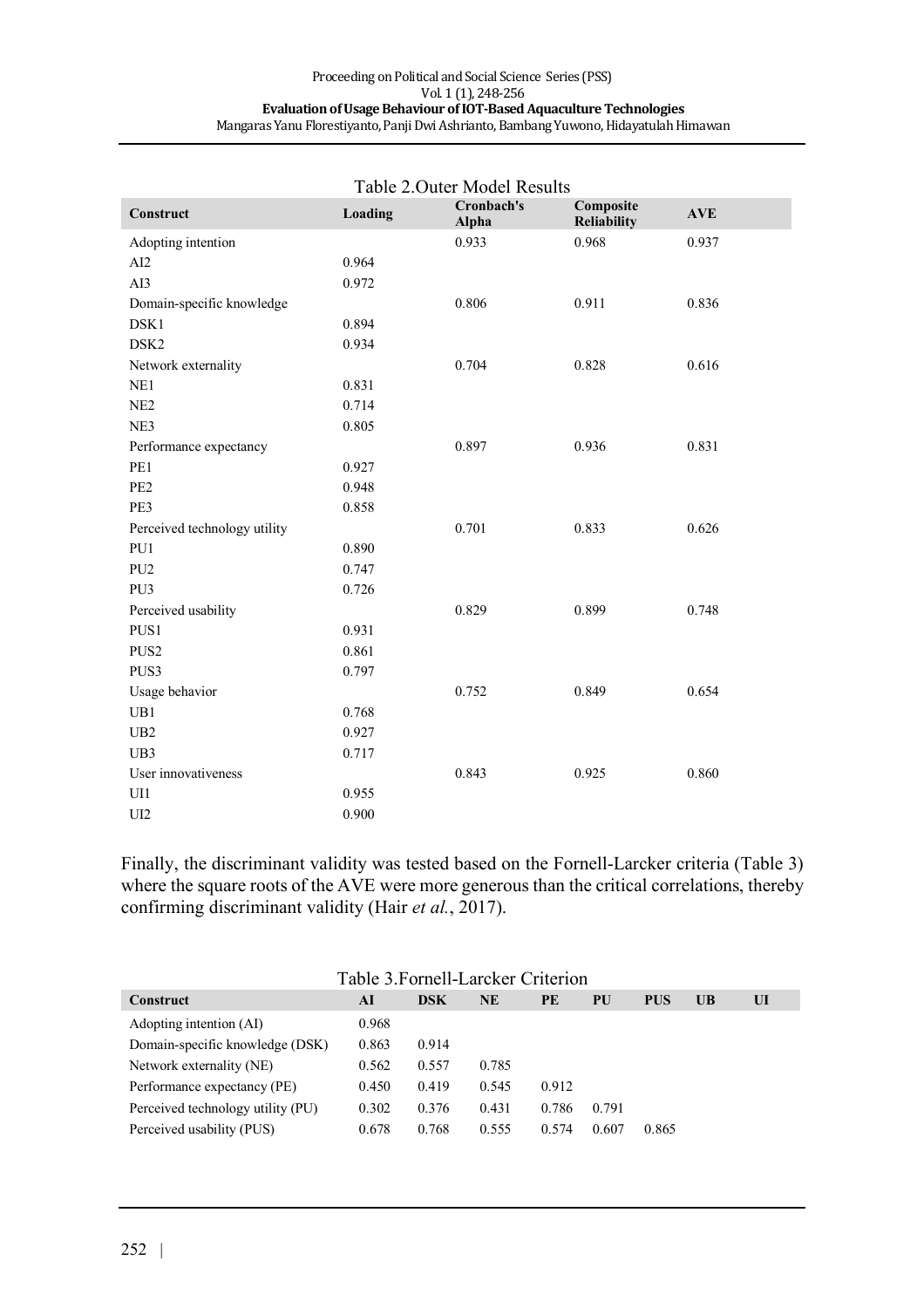|                          | 0.590 | 0.683 | $0.445$ $0.165$ $0.174$ $0.473$ $0.809$ |                         |  |       |
|--------------------------|-------|-------|-----------------------------------------|-------------------------|--|-------|
| Usage behavior (UB)      |       |       |                                         |                         |  |       |
| User innovativeness (UI) | 0.554 | 0.750 | 0.443                                   | 0.083 0.279 0.459 0.650 |  | 0.928 |

#### **IV.3. Structural Model**

We used SmartPLS v3.3.2 with the default bootstrap process variables to test the hypotheses in our conceptual scheme. Figure 2 illustrates the results of the structural model.



Figure 2 Results of the proposed model

The research model was tested by evaluating the t-values, the p-values, the standardized beta-value coefficient, and the coefficient of determination (R2 value). The hypothesis was verified when the t-value was greater than the upper bound (i.e.  $t \ge 1.96$ ,  $p \le 0.05$ ) and was marginally verified when the t-value was greater than the upper bound (i.e.  $t > 1.67$ ,  $p < 0.10$ ) using a two-size test.

Figure 2 shows that the results support six of the twelve hypotheses. With regard to the context of the adopting intention, the most potent effect of domain-specific knowledge on the adopting intention (β=0.899, p<0.05), confirms H5. However, the effect of performance expectancy, network externality, and perceived usability on adopting intention was weak and non-significant, rejecting H7, H9, and H8. Also, H6 and H10 were rejected because perceived technology utility and user innovativeness had a negative impact on adopting intention.

Meanwhile, on performance expectancy, the influence of perceived technology utility on performance expectancy was the highest and most significant ( $\beta$ =0.693, p<0.05), supplemented by perceived usability ( $\beta$ =0.259, p<0.05). However, user innovativeness has a negative and significant impact on performance expectancy ( $\beta$  = -0.230, p < 0.05). H3 and H1 are thus supported, and H2 is refused.

With respect to the antecedent of network externality, the impact of performance expectancy on network externality was positive and significant ( $\beta$  = 0.545, p < 0.05), confirming H4.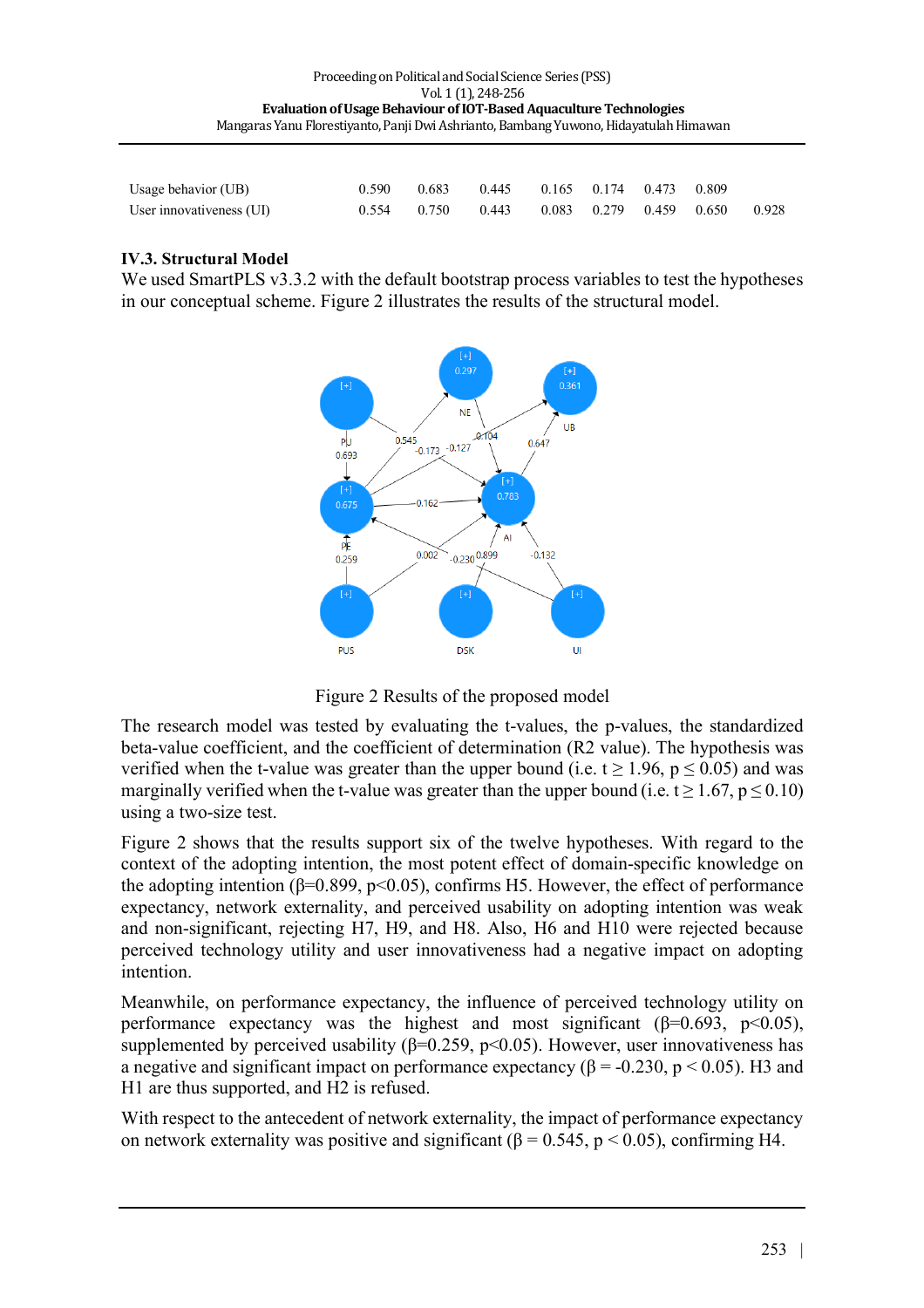Last, with respect to the antecedents of usage behavior, the impact of adopting intention on usage behavior was positive and significant ( $\beta$  = 0.647, p < 0.05), confirming H12. However, performance expectancy has a negative and non-significant impact on usage behavior ( $\beta$  = -0.127,  $p < 0.05$ ). H11 is, therefore rejected.

#### **III.4. Theoretical Implications**

This research extends published research by exploring the influence of perceived usability, performance expectancy, perceived technology utility, network externality, user inventiveness, domain-specific knowledge of user behavioral intentions concerning IoTbased aquaculture technology. The findings show that domain-specific knowledge is an important antecedent to the adoption of purpose and that its indirect impact on user behavior is important.

We find that the impact of performance expectancy, network externality, and perceived usability on adopting intention is not significant even though it has a positive impact, indicating that performance expectancy, network externality, and perceived usability are not preliminary adopting intentions for IoT-based aquaculture technology. Surprisingly, user innovativeness actually has a negative impact on the adoption intention of IoT-based aquaculture technology.

Then, the findings reveal that perceived technology utility, and perceived usability are essential variables that have a significant positive impact on performance expectancy for IoT-based aquaculture technology. In particular, perceived technology utility has the most substantial influence on performance expectancy, more significant than perceived usability. Meanwhile, user innovativeness has a negative impact on the performance expectancy of users on IoT-based aquaculture technology. The findings also reveal that performance expectancy is an essential factor in strengthening network externality.

### **V. CONCLUSION AND FURTHER RESEARCH**

With exciting advances in emerging technology products and applications, it is hoped that IoT-based aquaculture technology devices can provide new ways to solve problems related to aquaculture productivity. Thus, the study model was empirically validated to explore behavioral variables using IoT-based aquaculture technology. Our findings show that domain-specific knowledge has a major impact on adoption intentions, which in turn drives user behavior. With limited data, many of our results are inconsistent with previous research, and further research containing more data is suggested.

### **ACKNOWLEDGMENT**

This research was supported by Lembaga Penelitian dan Pengabdian kepada Masyarakat of Universitas Pembangunan Nasional "Veteran" Yogyakarta.

### **REFERENCES**

Abinaya, T., Ishwarya, J. and Maheswari, M. (2019) 'A Novel Methodology for Monitoring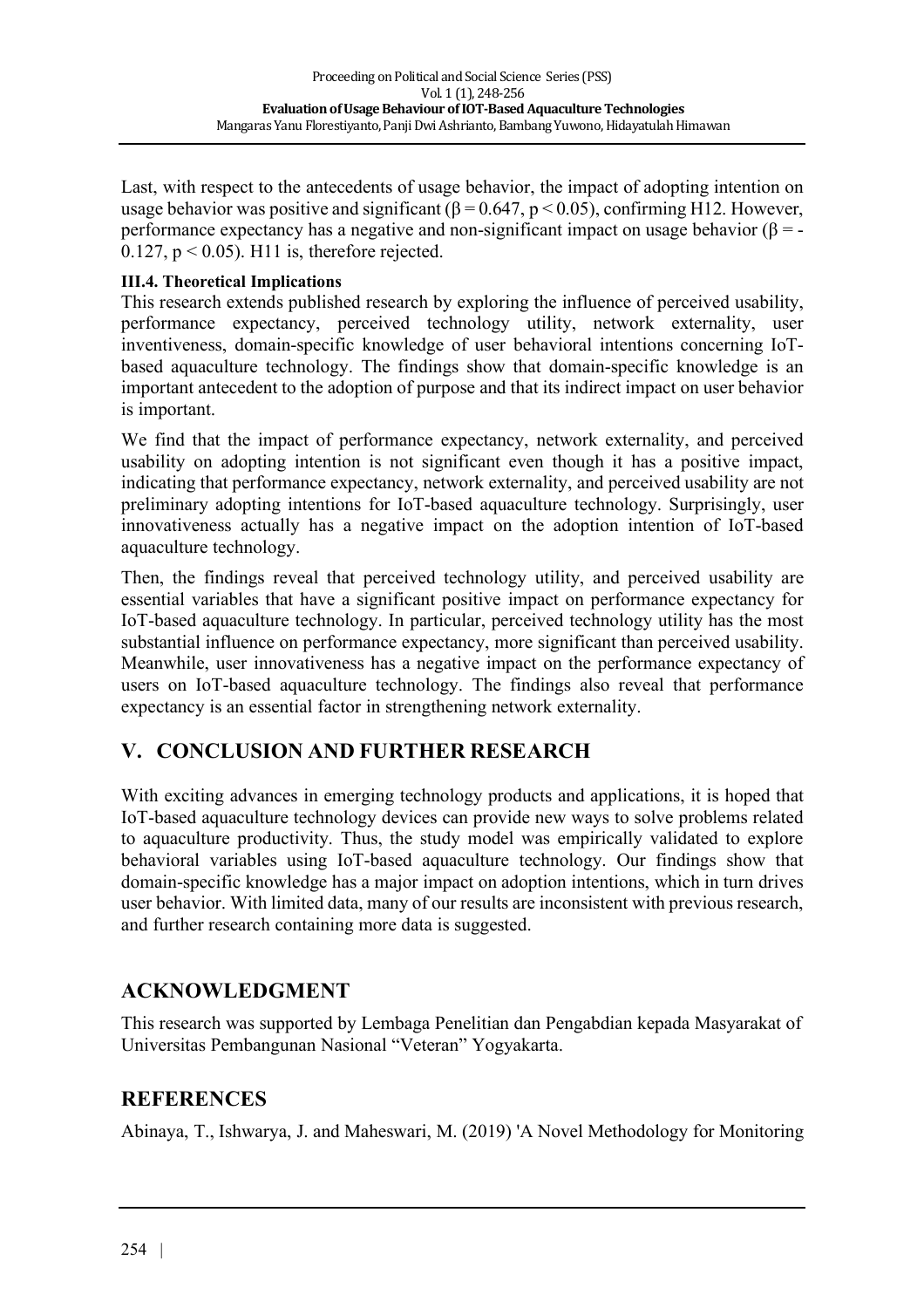and Controlling of Water Quality in Aquaculture using Internet of Things' (IoT)', in *2019 International Conference on Computer Communication and Informatics (ICCCI)*, pp. 1– 4.

Africa, A. D. M. *et al.* (2017) 'Automated aquaculture system that regulates Ph, temperature and ammonia', in *2017 IEEE 9th International Conference on Humanoid, Nanotechnology, Information Technology, Communication and Control, Environment and Management (HNICEM)*. Manila: IEEE, pp. 1–6.

Bryman, A. (2016) *Quantity And Quality In Social Research*. Taylor & Francis.

- Budiman, F., Rivai, M. and Nugroho, M. A. (2019) 'Monitoring and Control System for Ammonia and pH Levels for Fish Cultivation Implemented on Raspberry Pi 3B', *Proceedings - 2019 International Seminar on Intelligent Technology and Its Application, ISITIA 2019*, pp. 68–73. DOI: 10.1109/ISITIA.2019.8937217.
- CST, U. O., Djunaidah, I. S. and Sinaga, W. H. (2019) 'Analisis Potensi dan Permasalahan Usaha Perikanan Budidaya di Kecamatan Bungursari Kota Tasikmalaya Provinsi Jawa Barat', *Jurnal Penyuluhan Perikanan dan Kelautan*, 13(1), pp. 107–119. doi: 10.33378/jppik.v13i1.119.
- Elsaadany, A. and Soliman, M. (2017) 'Experimental Evaluation of Internet of Things in the Educational Environment', *International Journal of Engineering Pedagogy (iJEP)*, 7(3), p. 50. DOI: 10.3991/ijep.v7i3.7187.
- Hair, J. F. *et al.* (2017) *A Primer on Partial Least Squares Structural Equation Modeling (PLS-SEM)*. Thousand Oaks: Sage Publications. Available at: https://scholar.google.com/scholar\_lookup?title=Advanced+Issues+in+Partial+Least+S quares+Structural+Equation+Modeling&author=Hair,+J.F.,+Jr.&author=Sarstedt,+M.& author=Ringle,+C.M.&author=Gudergan,+S.P.&publication\_year=2017.
- Hsu, C. L., and Lin, J. C. C. (2016) 'An empirical examination of consumer adoption of Internet of Things services: Network externalities and concern for information privacy perspectives', *Computers in Human Behavior*. Elsevier Ltd, 62, pp. 516–527. DOI: 10.1016/j.chb.2016.04.023.
- Hsu, W. W. Y. *et al.* (2019) 'Portable Fisheries Assistant Systems for Small Scale Fisheries Management', in *2019 IEEE Eurasia Conference on IoT, Communication, and Engineering (ECICE)*, pp. 10–13.
- Ichtifa, N., Wiryati, G. and Anas, P. (2019) 'Potensi dan Permasalahan Perikanan Budidaya di Kecamatan Caringin Kabupaten Sukabumi Provinsi Jawa Barat', *Jurnal Penyuluhan Perikanan dan Kelautan*, 13(1), pp. 11–27. doi: 10.33378/jppik.v13i1.121.
- Kao, Y. S., Nawata, K. and Huang, C. Y. (2019) 'An exploration and confirmation of the factors influencing adoption of IoT-based wearable fitness trackers', *International Journal of Environmental Research and Public Health*, 16(18). DOI: 10.3390/ijerph16183227.
- Lafont, M. *et al.* (2019) 'Back to the future: IoT to improve aquaculture: Real-time monitoring and algorithmic prediction of water parameters for aquaculture needs', in *2019 Global IoT Summit (GIoTS)*, pp. 1–6.
- Ma, Y. and Ding, W. (2018) 'Design of Intelligent Monitoring System for Aquaculture Water Dissolved Oxygen', in *2018 IEEE 3rd Advanced Information Technology, Electronic and Automation Control Conference (IAEAC)*, pp. 414–418.

Mwangi, M. and Kariuki, S. (2015) 'Factors Determining Adoption of New Agricultural